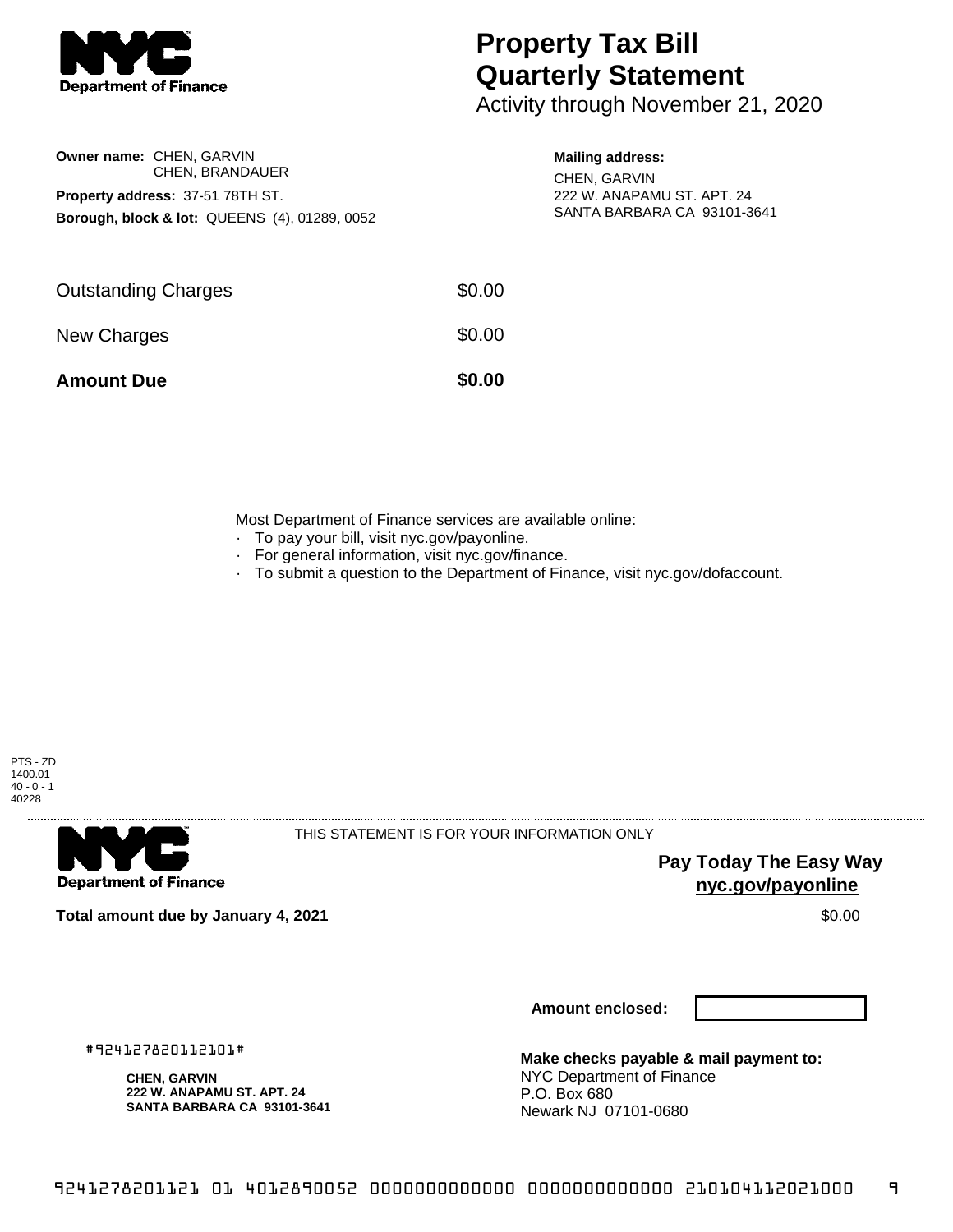

| <b>Previous Charges</b>                                      |                      |                 | Amount                         |
|--------------------------------------------------------------|----------------------|-----------------|--------------------------------|
| Total previous charges including interest and payments       |                      | \$0.00          |                                |
| <b>Current Charges</b>                                       | <b>Activity Date</b> | <b>Due Date</b> | Amount                         |
| Finance-Property Tax<br>Adopted Tax Rate<br>Payment Adjusted | 01/01/2021           | 01/01/2021      | \$0.00<br>$$-20.62$<br>\$20.62 |
| <b>Total current charges</b>                                 |                      |                 | \$0.00                         |
| <b>Tax Year Charges Remaining</b>                            | <b>Activity Date</b> | Due Date        | <b>Amount</b>                  |
| Finance-Property Tax<br>Adopted Tax Rate                     |                      | 04/01/2021      | \$0.00<br>$$-20.62$            |
| <b>Early Payment Discount</b><br>Payment Adjusted            | 01/01/2021           | 04/01/2021      | \$0.20<br>\$20.42              |
| Total tax year charges remaining                             |                      |                 | \$0.00                         |
| <b>Overpayments/Credits</b>                                  | <b>Activity Date</b> | <b>Due Date</b> | <b>Amount</b>                  |
| <b>Credit Balance</b>                                        |                      | 07/01/2020      | $$-41.04$                      |
| Total overpayments/credits remaining on account              |                      |                 | \$41.04                        |

You must apply for a refund or a transfer of credits resulting from overpayments within six years of the date of **the overpayment or credit. Please note that overpayments and credits are automatically applied to unpaid taxes.**

## **Home banking payment instructions:**

- 1. **Log** into your bank or online bill pay website.
- 2. **Add** the new payee: NYC DOF Property Tax. Enter your account number, which is your boro, block and lot, as it appears here: 4-01289-0052 . You may also need to enter the address for the Department of Finance. The address is P.O. Box 680, Newark NJ 07101-0680.
- 3. **Schedule** your online payment using your checking or savings account.

## **Did Your Mailing Address Change?** If so, please visit us at **nyc.gov/changemailingaddress** or call **311.**

When you provide a check as payment, you authorize us either to use information from your check to make a one-time electronic fund transfer from your account or to process the payment as a check transaction.